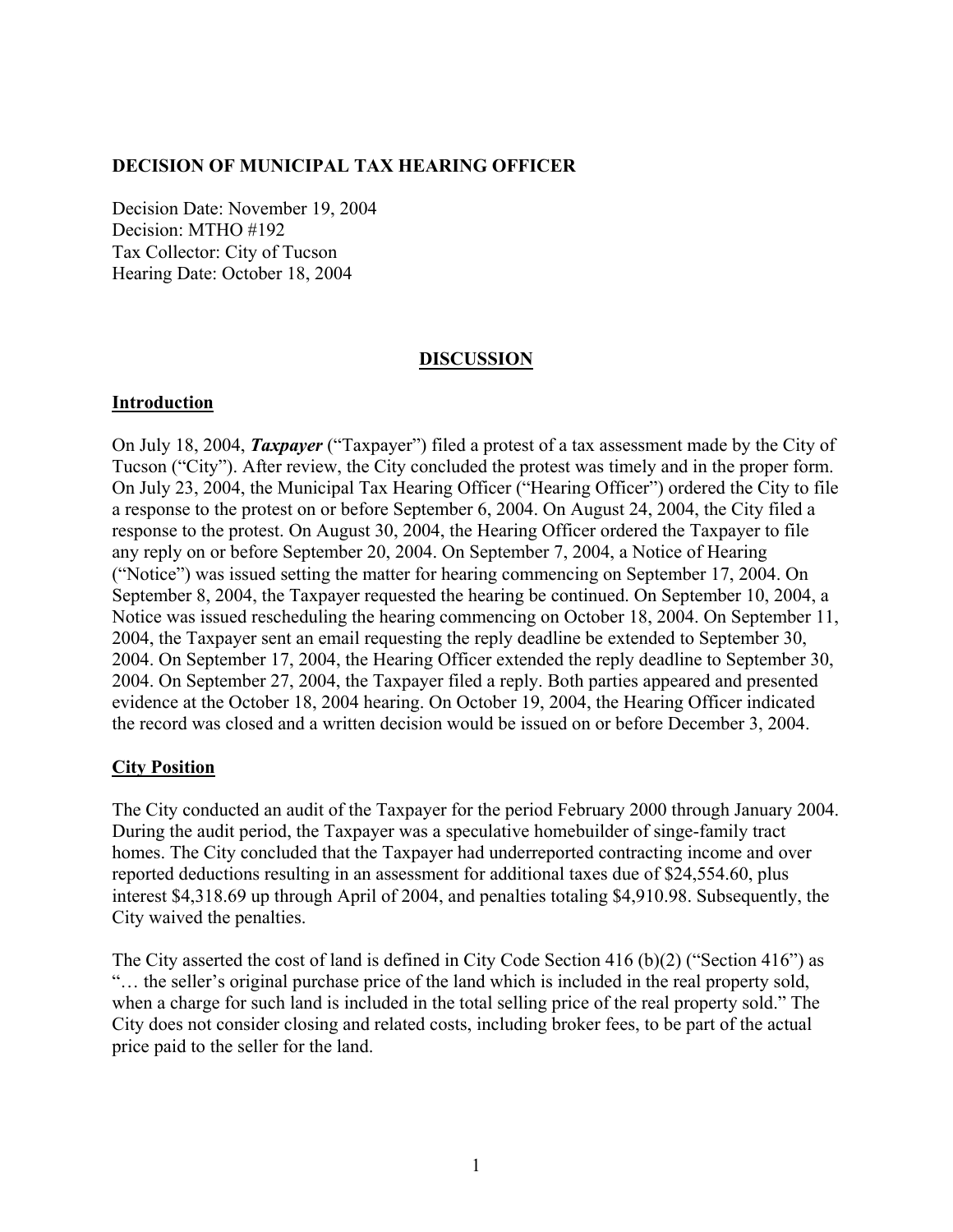The City did not consider the amounts paid to outside contractors for the infrastructure phase of each project to be part of the original purchase price of the land. Accordingly, the City disallowed the Taxpayer's request to claim these costs as part of the original cost of land. Pursuant to City Code Section 19-416 (c)(3) ("Section 416 (c)(3)") the City did allow the Taxpayer tax credit for City taxes paid to the outside contractors. The City only allowed tax credits for City taxes already paid and did not allow credits for taxes that may be paid in the future.

The City did not include approximately \$1.3 million in "labor only" services accrued during the development phase as part of the allowable land deduction. According to the City, these costs were not part of the original purchase price of the land. Further, the City argued that "labor only" services are not a valid deduction under the contracting activity.

The City argued that lot premiums paid by buyers of houses are part of the total selling price of improved property and should be included in gross income. The fact the premiums are paid based on the location and view from lots and no materials are involved does not exclude the amount from the total selling price.

# **Taxpayer Position**

The Taxpayer asserted that in the 1980's, the sales tax burden shifted from subcontractors to builders on single family homebuilders. According to the Taxpayer, the goal of all state and local jurisdictions was to provide a reasonable basis for taxing the material in the homes so provided by the builder. The Taxpayer argued that the City has slowly changed the process over time so that the taxable base has now grown to unreasonably estimate material costs.

The Taxpayer argued that closing costs (and related HUD costs) are not part of the material costs. The Taxpayer asserted the City's position is contrary to both GAP accounting and federal tax law, where these costs are capitalized or included as part of initial basis. Further, there is no clear language in the City Code to exclude them.

The Taxpayer argued that all development cost should constitute land cost and thus be deducted from the sales price of the house. The Taxpayer asserted the tax credit should be reasonably calculated based on estimates and bids at the beginning of each project. This method would eliminate the constant need of review and revision necessary under the City's cash method. According to the Taxpayer, the City also missed sales tax paid during the audit.

The Taxpayer argued that all labor contractors should be allowed as a deduction from the taxable sales price since there is no material component to their bill. According to the Taxpayer, there were \$1.3 million of all labor development contractors in their two largest projects during the audit period.

The Taxpayer charges a lot premium to some home buyers. The Taxpayer argued these lot premiums should be excluded from the taxable sales price since there are not materials included in the lot premium.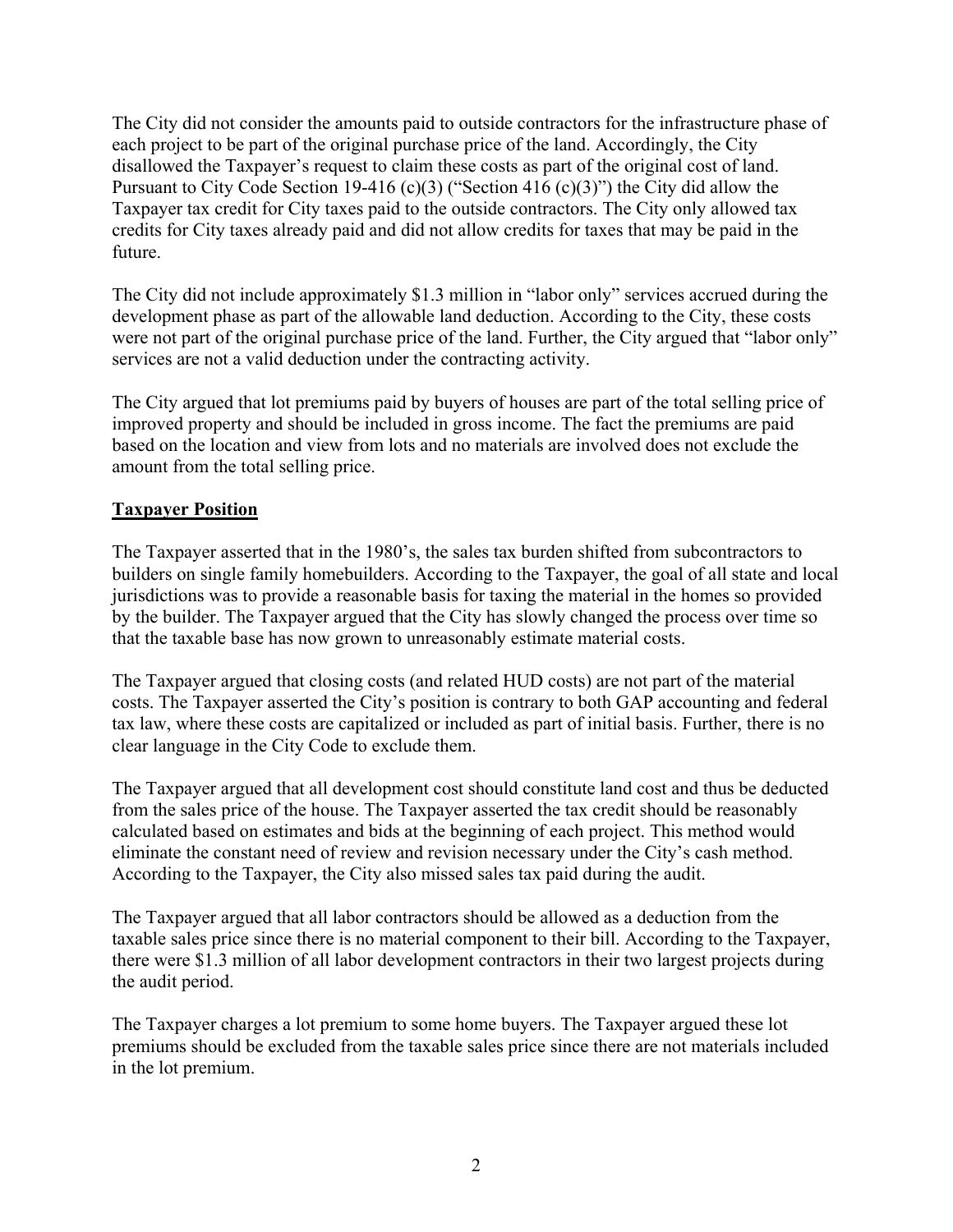## **ANALYSIS**

Clearly Section 416 (b)(2) allows a deduction for the seller's original purchase price of the land. Although there are several issues set forth in this matter, most revolve around whether certain costs are part of the original purchase price of the land. We do find the Taxpayer's reliance on GAAP accounting and federal tax laws to include closing and related costs, including broker fees to be reasonable. Accordingly, we shall order the City to allow these costs as part of the original purchase price. The remaining costs such as amounts paid for the infrastructure and "labor only" services during the development phase occurred well after the original land purchase and would not be includable as part of the original land cost. Further, the Taxpayer has failed to provide reference to any other City Code Section that would allow these costs as deductions. As a result, we must conclude the Taxpayer has failed to meet their burden of proof of demonstrating these are allowable deductions.

As to the tax credits, the Taxpayer has failed to provide any reference to a City Code Section that would allow such credits based on estimates and bids instead of the actual sales tax paid during the audit period. As to the argument that the City missed sales tax paid during the audit, we shall require the City to adjust the tax assessment for any such missed tax for which the Taxpayer provided post-hearing supporting documentation.

We concur with the City's argument on the lot premium costs. These costs were an integral part of the overall selling price of the house. There simply could not be a sale of house and a sale of a lot premium. As a result, we find the lot premium costs were a part of the overall selling price of the improved property and the Taxpayer has failed to provide any reference to any City Code Section that would allow a deduction for the lot premium costs.

## **FINDINGS OF FACT**

- 1. On July 8, 2004, the Taxpayer filed a protest of a tax assessment made by the City.
- 2. After review, the City concluded that the protest was timely and in proper form.
- 3. On July 23, 2004, the Hearing Officer ordered the City to file a response to the protest on or before September 6, 2004.
- 4. On August 24, 2004, the City filed a response to the protest.
- 5. On August 30, 2004, the Hearing Officer ordered the Taxpayer to file any reply on or before September 20, 2004.
- 6. On September 7, 2004, a Notice was issued setting the matter for hearing commencing on September 17, 2004.
- 7. On September 8, 2004, the Taxpayer requested the hearing be continued.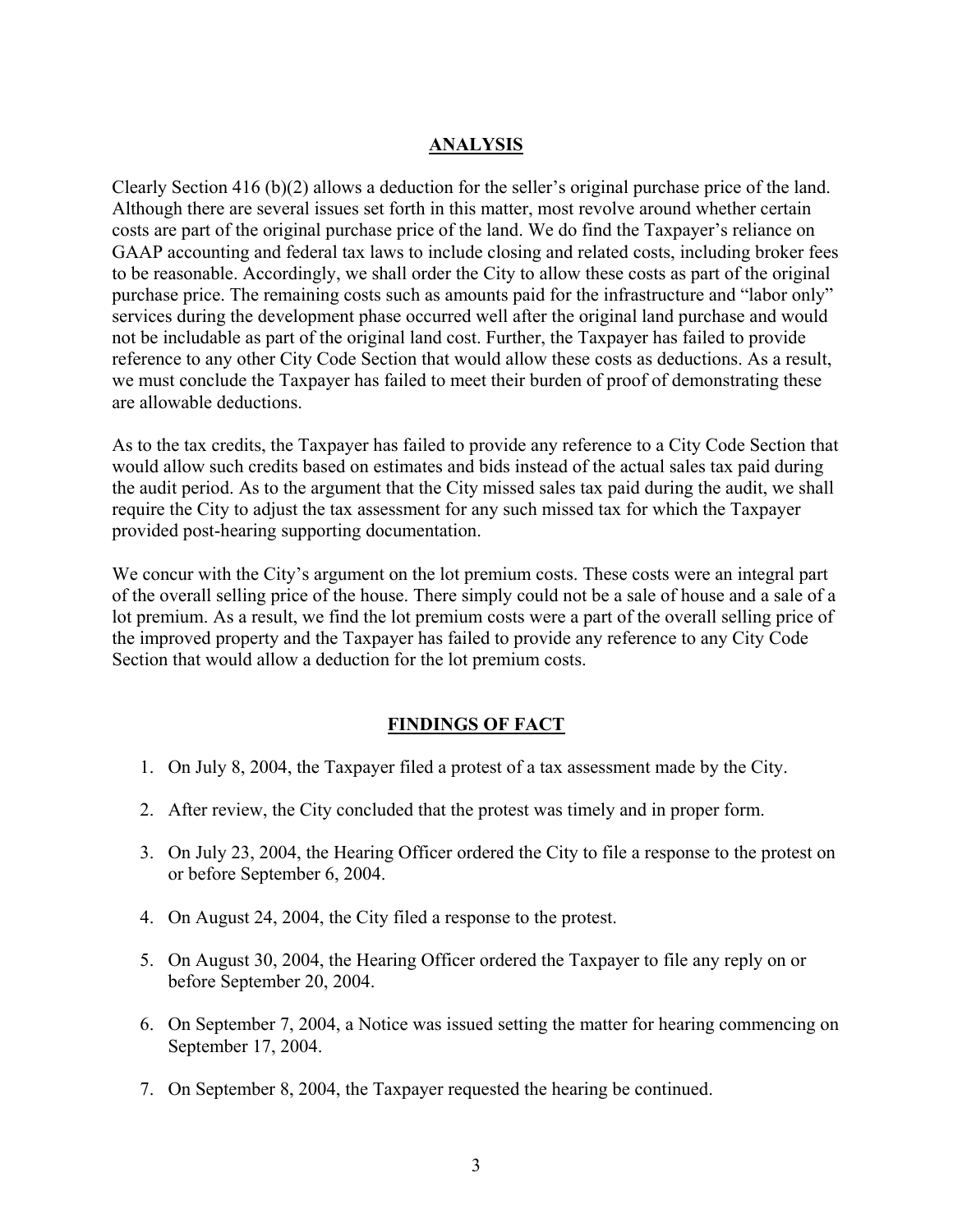- 8. On September 10, 2004, a Notice was issued rescheduling the hearing commencing on October 18, 2004.
- 9. On September 11, 2004, the Taxpayer sent an email requesting the reply deadline be extended to September 30, 2004.
- 10. On September 17, 2004, the Hearing Officer extended the reply deadline to September 30, 2004.
- 11. On September 27, 2004, the Taxpayer filed a reply.
- 12. Both parties appeared and presented evidence at the October 18, 2004 hearing.
- 13. On October 19, 2004, the Hearing Officer indicated the record was closed and a written decision would be issued on or before December 3, 2004.
- 14. The City conducted an audit of the Taxpayer for the period February 2000 through January 2004.
- 15. During the audit period, the Taxpayer was a speculative builder of single-family tract homes.
- 16. The City concluded the Taxpayer had under reported contracting income and over reported deductions resulting in an assessment for additional taxes due in the amount \$24,554.60, plus interest of \$4,318.69 up through April of 2004, and penalties totaling \$4,910.98.
- 17. Subsequently, the City waived the penalties.
- 18. The City disallowed closing and related costs, including broker fees, from the original purchase price of land.
- 19. The City disallowed the Taxpayer's claimed deductions for amounts paid to outside contractors for the infrastructure phase of each project to be part of the original purchase price of land.
- 20. The City disallowed claimed tax credits by the Taxpayer for taxes that may be paid in the future.
- 21. The City disallowed approximately \$1.3 million in "labor only" services accrual during the development phase as part of the original purchase price of land.
- 22. The Taxpayer charged a lot premium to some house buyers that was included in the total selling price of the house.